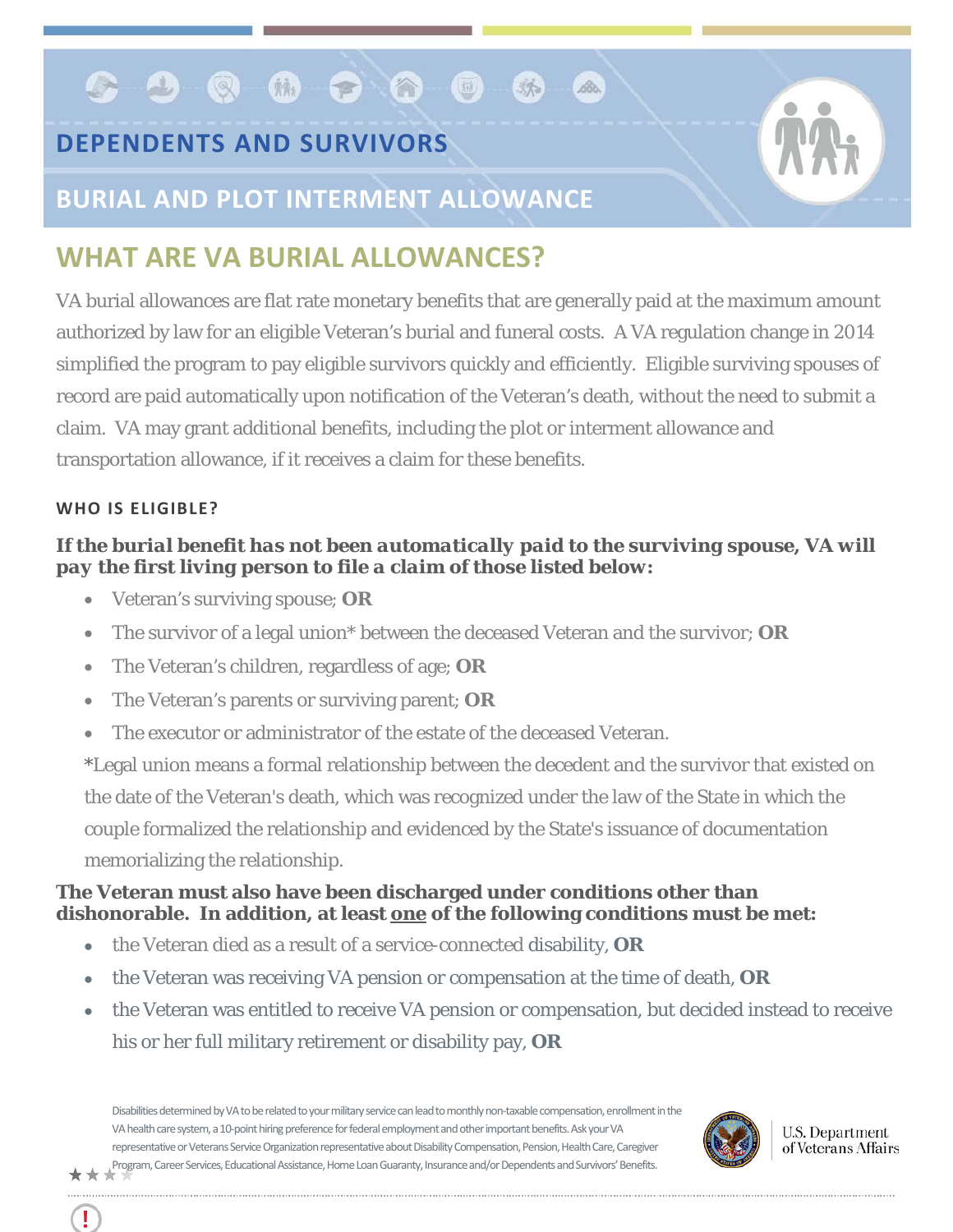- the Veteran died while hospitalized by VA, or while receiving care under VA contract at a non-VA facility, **OR**
- the Veteran died while traveling under proper authorization and at VA expense to or from a specified place for the purpose of examination, treatment or care, **OR**
- the Veteran had an original or reopened claim for VA compensation or pension pending at the time of death and would have been entitled to benefits from a date prior to the date of death, **OR**
- the Veteran died on or after October 9, 1996, while a patient at a VA–approved state nursing home.

#### **HOW MUCH DOES VA PAY?**

*Service-Connected Death*. If the Veteran died on or after September 11, 2001, the maximum service-connected burial allowance is \$2,000. If the Veteran died before September 11, 2001, the maximum service-connected burial allowance is \$1,500. If the Veteran is buried in a VA national cemetery, VA may reimburse some or all of the cost of transporting the deceased Veteran's remains.

#### *Non-Service-Connected Death*

- If the Veteran died on or after October 1, 2014, VA will pay a \$300 burial allowance and \$745 for a plot.
- If the Veteran died on or after October 1, 2013, but before October 1, 2014, VA will pay a \$300 burial allowance and \$734 for a plot.
- If the Veteran died on or after October 1, 2012, but before October 1, 2013, VA will pay a \$300 burial allowance and \$722 for a plot.

Effective October 1, 2011, there are higher non-service-connected death rates payable if the Veteran was hospitalized by VA when he or she died. If the Veteran died on or after October 1, 2014, VA will pay a \$745 burial allowance and \$745 for a plot.

- If such a Veteran died on or after October 1, 2013, but before October 1, 2013, VA will pay a \$734 burial allowance and \$734 for a plot.
- If the Veteran died on or after October 1, 2012, but before October 1, 2013, VA will pay a \$722 burial allowance and \$722 for a plot.

If the death occurred while the Veteran was properly hospitalized by VA, or under VA contracted nursing home care, some or all of the costs for transporting the Veteran's remains may be reimbursed.